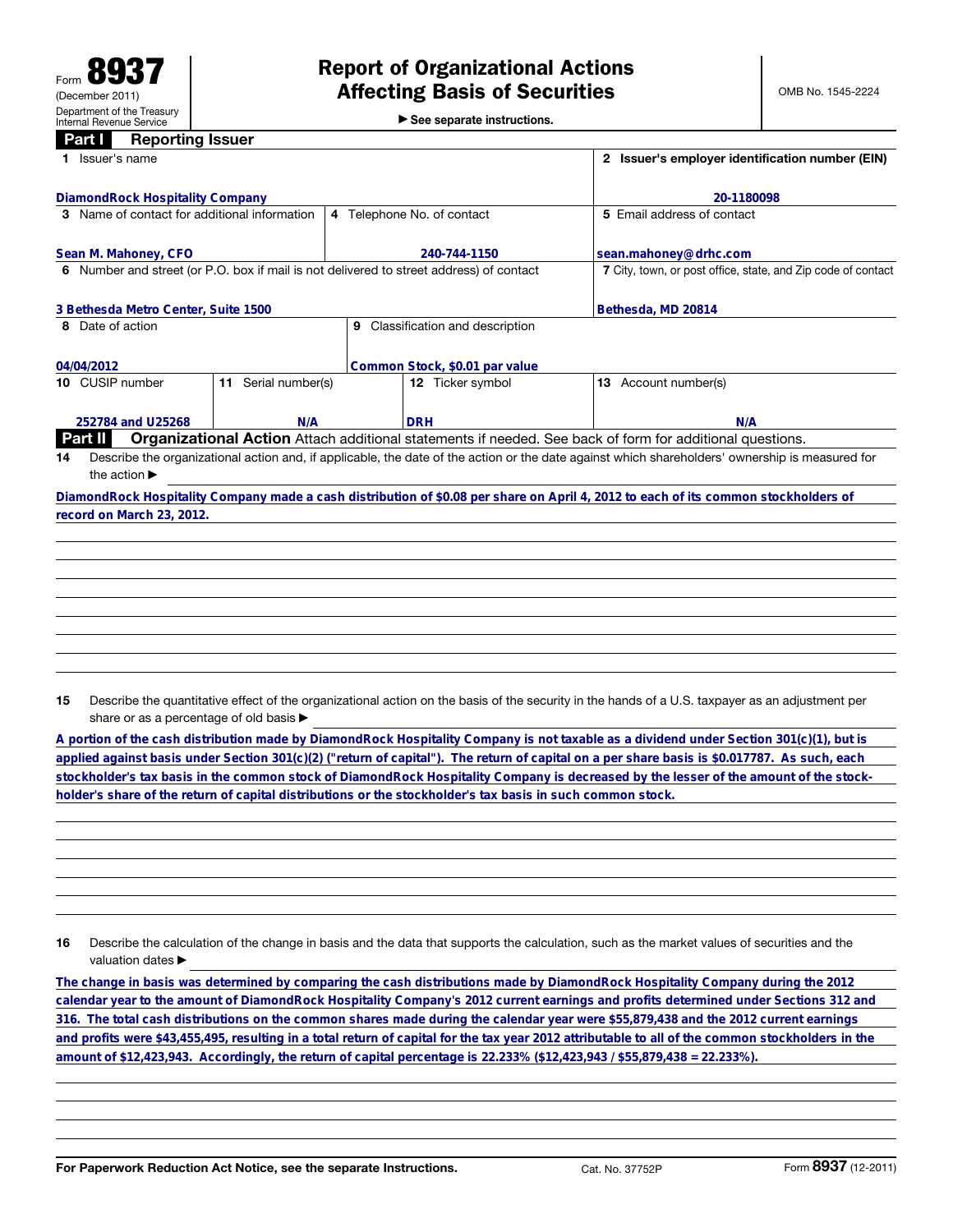# Part II Organizational Action (continued)

 $17$ List the applicable Internal Revenue Code section(s) and subsection(s) upon which the tax treatment is based  $\blacktriangleright$ Sections 301, 312 and 316.

Can any resulting loss be recognized? 18 No loss can be recognized as a result of the cash distributions to the common stockholders.

| Sign<br>Here    | Under penalties of perjury, I declare that I have examined this return, including accompanying schedules and statements, and to the best of my knowledge and<br>belief, it is true, correct, and complete. Declaration of preparer (other than officer) is based on all information of which preparer has any knowledge.<br>Signature $\blacktriangleright$ |                                                        |                            | 211/6<br>Date $\blacktriangleright$       |                            |  |  |
|-----------------|-------------------------------------------------------------------------------------------------------------------------------------------------------------------------------------------------------------------------------------------------------------------------------------------------------------------------------------------------------------|--------------------------------------------------------|----------------------------|-------------------------------------------|----------------------------|--|--|
|                 |                                                                                                                                                                                                                                                                                                                                                             | Print your name ► Sean M. Mahoney                      |                            | <b>CFO</b><br>Title $\blacktriangleright$ |                            |  |  |
| Paid            |                                                                                                                                                                                                                                                                                                                                                             | Print/Type preparer's name                             | Preparer's signature       | Date                                      | PTIN<br>$\top$ if<br>Check |  |  |
| Preparer        |                                                                                                                                                                                                                                                                                                                                                             | Scott A. Riddell                                       |                            | 02/06/2013                                | self-employed<br>P00642363 |  |  |
| <b>Use Only</b> |                                                                                                                                                                                                                                                                                                                                                             | Ernst & Young U.S. LLP<br>Firm's name                  | 34-6565596<br>Firm's EIN ▶ |                                           |                            |  |  |
|                 |                                                                                                                                                                                                                                                                                                                                                             | Firm's address ▶ 8484 Westpark Drive, McLean, VA 22102 |                            | (703) 747-1000<br>Phone no.               |                            |  |  |
|                 | Send Form 8937 (including accompanying statements) to: Department of the Treasury, Internal Revenue Service, Ogden, UT 84201-0054                                                                                                                                                                                                                           |                                                        |                            |                                           |                            |  |  |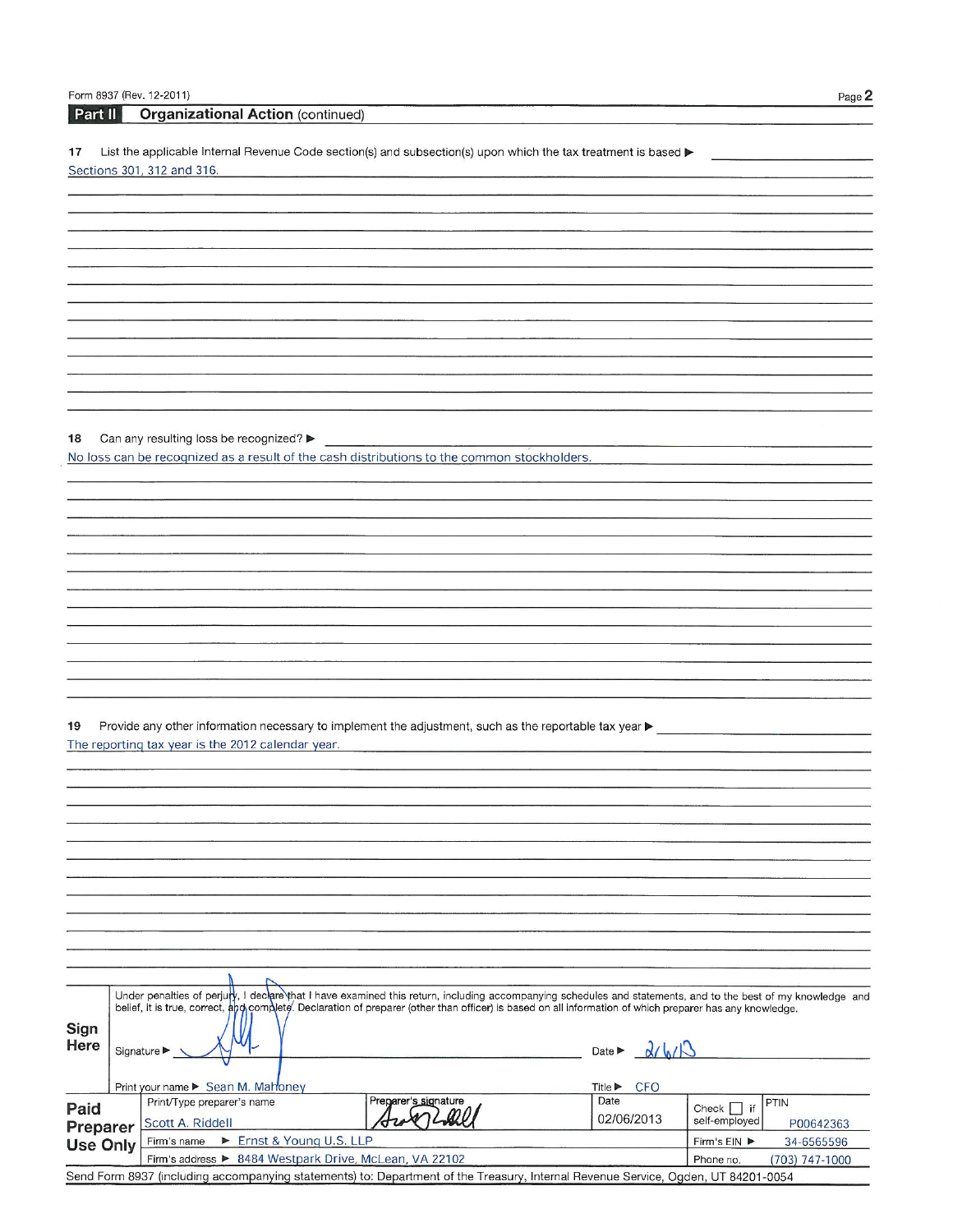| $\triangleright$ See separate instructions. |  |  |  |  |  |  |
|---------------------------------------------|--|--|--|--|--|--|
|---------------------------------------------|--|--|--|--|--|--|

| <b>Reporting Issuer</b><br>Part I I<br>Issuer's name                                    |                                                              | Issuer's employer identification number (EIN)<br>$\mathbf{2}$                                                                                   |
|-----------------------------------------------------------------------------------------|--------------------------------------------------------------|-------------------------------------------------------------------------------------------------------------------------------------------------|
|                                                                                         |                                                              |                                                                                                                                                 |
| DiamondRock Hospitality Company                                                         |                                                              | 20-1180098                                                                                                                                      |
| 3 Name of contact for additional information                                            | 4 Telephone No. of contact                                   | 5 Email address of contact                                                                                                                      |
| Sean M. Mahoney, CFO                                                                    | 240-744-1150                                                 | sean.mahoney@drhc.com                                                                                                                           |
| 6 Number and street (or P.O. box if mail is not delivered to street address) of contact | 7 City, town, or post office, state, and Zip code of contact |                                                                                                                                                 |
| 3 Bethesda Metro Center, Suite 1500                                                     | Bethesda, MD 20814                                           |                                                                                                                                                 |
| Date of action                                                                          | Classification and description<br>9                          |                                                                                                                                                 |
| 05/29/2012                                                                              | Common Stock, \$0.01 par value                               |                                                                                                                                                 |
| 10 CUSIP number<br>Serial number(s)<br>11                                               | 12 Ticker symbol                                             | <b>13</b> Account number(s)                                                                                                                     |
| 252784 and U25268<br>N/A                                                                | <b>DRH</b>                                                   | N/A                                                                                                                                             |
| Part II                                                                                 |                                                              | <b>Organizational Action</b> Attach additional statements if needed. See back of form for additional questions.                                 |
| 14                                                                                      |                                                              | Describe the organizational action and, if applicable, the date of the action or the date against which shareholders' ownership is measured for |
| the action $\blacktriangleright$                                                        |                                                              |                                                                                                                                                 |
|                                                                                         |                                                              | DiamondRock Hospitality Company made a cash distribution of \$0.08 per share on May 29, 2012 to each of its common stockholders of              |
| record on May 15, 2012.                                                                 |                                                              |                                                                                                                                                 |
|                                                                                         |                                                              |                                                                                                                                                 |

**A portion of the cash distribution made by DiamondRock Hospitality Company is not taxable as a dividend under Section 301(c)(1), but is applied against basis under Section 301(c)(2) ("return of capital"). The return of capital on a per share basis is \$0.017787. As such, each stockholder's tax basis in the common stock of DiamondRock Hospitality Company is decreased by the lesser of the amount of the stockholder's share of the return of capital distributions or the stockholder's tax basis in such common stock.**

**16** Describe the calculation of the change in basis and the data that supports the calculation, such as the market values of securities and the valuation dates  $\blacktriangleright$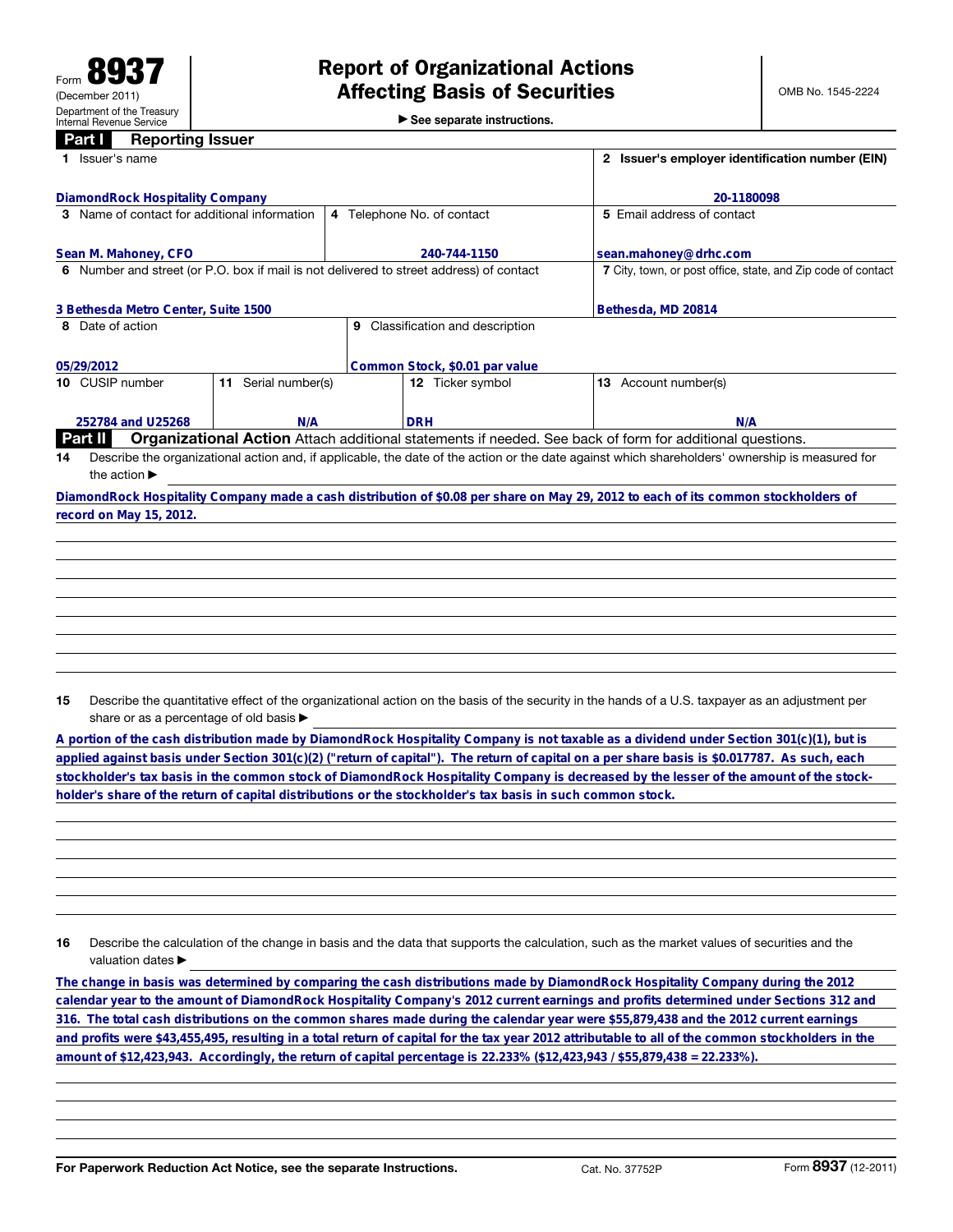# Part II Organizational Action (continued)

 $17$ List the applicable Internal Revenue Code section(s) and subsection(s) upon which the tax treatment is based  $\blacktriangleright$ Sections 301, 312 and 316.

Can any resulting loss be recognized? 18 No loss can be recognized as a result of the cash distributions to the common stockholders.

| Sign<br>Here    | Under penalties of perjury, I declare that I have examined this return, including accompanying schedules and statements, and to the best of my knowledge and<br>belief, it is true, correct, and complete. Declaration of preparer (other than officer) is based on all information of which preparer has any knowledge.<br>Signature $\blacktriangleright$ |                                                        |                            | 211/6<br>Date $\blacktriangleright$       |                            |  |  |
|-----------------|-------------------------------------------------------------------------------------------------------------------------------------------------------------------------------------------------------------------------------------------------------------------------------------------------------------------------------------------------------------|--------------------------------------------------------|----------------------------|-------------------------------------------|----------------------------|--|--|
|                 |                                                                                                                                                                                                                                                                                                                                                             | Print your name ► Sean M. Mahoney                      |                            | <b>CFO</b><br>Title $\blacktriangleright$ |                            |  |  |
| Paid            |                                                                                                                                                                                                                                                                                                                                                             | Print/Type preparer's name                             | Preparer's signature       | Date                                      | PTIN<br>$\top$ if<br>Check |  |  |
| Preparer        |                                                                                                                                                                                                                                                                                                                                                             | Scott A. Riddell                                       |                            | 02/06/2013                                | self-employed<br>P00642363 |  |  |
| <b>Use Only</b> |                                                                                                                                                                                                                                                                                                                                                             | Ernst & Young U.S. LLP<br>Firm's name                  | 34-6565596<br>Firm's EIN ▶ |                                           |                            |  |  |
|                 |                                                                                                                                                                                                                                                                                                                                                             | Firm's address ▶ 8484 Westpark Drive, McLean, VA 22102 |                            | (703) 747-1000<br>Phone no.               |                            |  |  |
|                 | Send Form 8937 (including accompanying statements) to: Department of the Treasury, Internal Revenue Service, Ogden, UT 84201-0054                                                                                                                                                                                                                           |                                                        |                            |                                           |                            |  |  |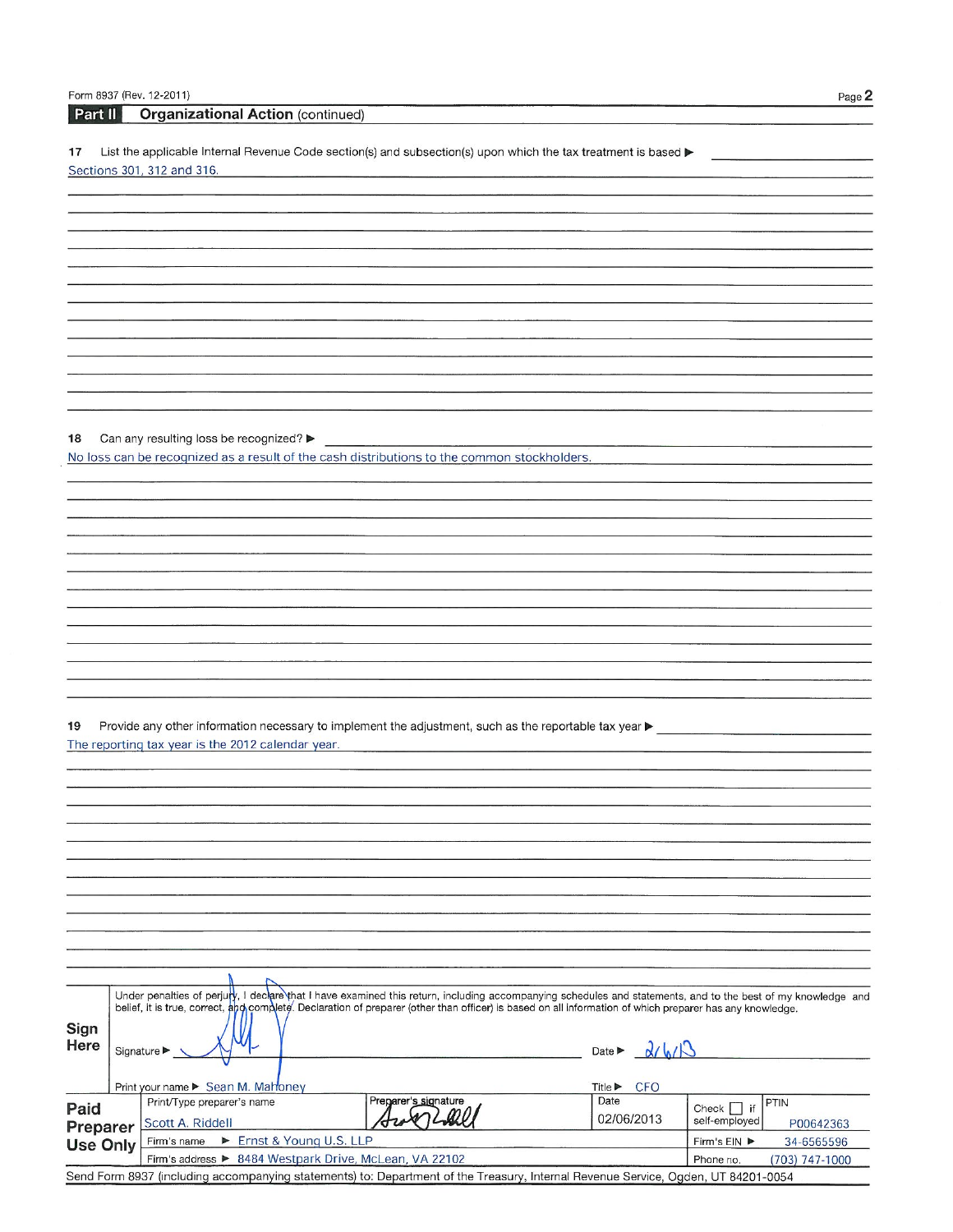| See separate instructions. |  |  |  |  |  |  |  |
|----------------------------|--|--|--|--|--|--|--|
|----------------------------|--|--|--|--|--|--|--|

| Issuer's name                                |                  |                                                                                         | $\overline{2}$<br>Issuer's employer identification number (EIN)                                                                                 |
|----------------------------------------------|------------------|-----------------------------------------------------------------------------------------|-------------------------------------------------------------------------------------------------------------------------------------------------|
| DiamondRock Hospitality Company              |                  |                                                                                         | 20-1180098                                                                                                                                      |
| 3 Name of contact for additional information |                  | 4 Telephone No. of contact                                                              | 5 Email address of contact                                                                                                                      |
| Sean M. Mahoney, CFO                         |                  | 240-744-1150                                                                            | sean.mahoney@drhc.com                                                                                                                           |
|                                              |                  | 6 Number and street (or P.O. box if mail is not delivered to street address) of contact | 7 City, town, or post office, state, and Zip code of contact                                                                                    |
| 3 Bethesda Metro Center, Suite 1500          |                  |                                                                                         | Bethesda, MD 20814                                                                                                                              |
| Date of action<br>8.                         |                  | Classification and description<br>9                                                     |                                                                                                                                                 |
| 09/19/2012                                   |                  | Common Stock, \$0.01 par value                                                          |                                                                                                                                                 |
| 10 CUSIP number<br>11.                       | Serial number(s) | 12 Ticker symbol                                                                        | Account number(s)<br>13                                                                                                                         |
| 252784 and U25268                            | N/A              | <b>DRH</b>                                                                              | N/A                                                                                                                                             |
| <b>Part II</b>                               |                  |                                                                                         | <b>Organizational Action</b> Attach additional statements if needed. See back of form for additional questions.                                 |
| 14                                           |                  |                                                                                         | Describe the organizational action and, if applicable, the date of the action or the date against which shareholders' ownership is measured for |
| the action $\blacktriangleright$             |                  |                                                                                         |                                                                                                                                                 |
|                                              |                  |                                                                                         | DiamondRock Hospitality Company made a cash distribution of \$0.08 per share on September 19, 2012 to each of its common stockholders           |
| of record on September 7, 2012.              |                  |                                                                                         |                                                                                                                                                 |
|                                              |                  |                                                                                         |                                                                                                                                                 |
|                                              |                  |                                                                                         |                                                                                                                                                 |

**A portion of the cash distribution made by DiamondRock Hospitality Company is not taxable as a dividend under Section 301(c)(1), but is applied against basis under Section 301(c)(2) ("return of capital"). The return of capital on a per share basis is \$0.017787. As such, each stockholder's tax basis in the common stock of DiamondRock Hospitality Company is decreased by the lesser of the amount of the stockholder's share of the return of capital distributions or the stockholder's tax basis in such common stock.**

**16** Describe the calculation of the change in basis and the data that supports the calculation, such as the market values of securities and the valuation dates  $\blacktriangleright$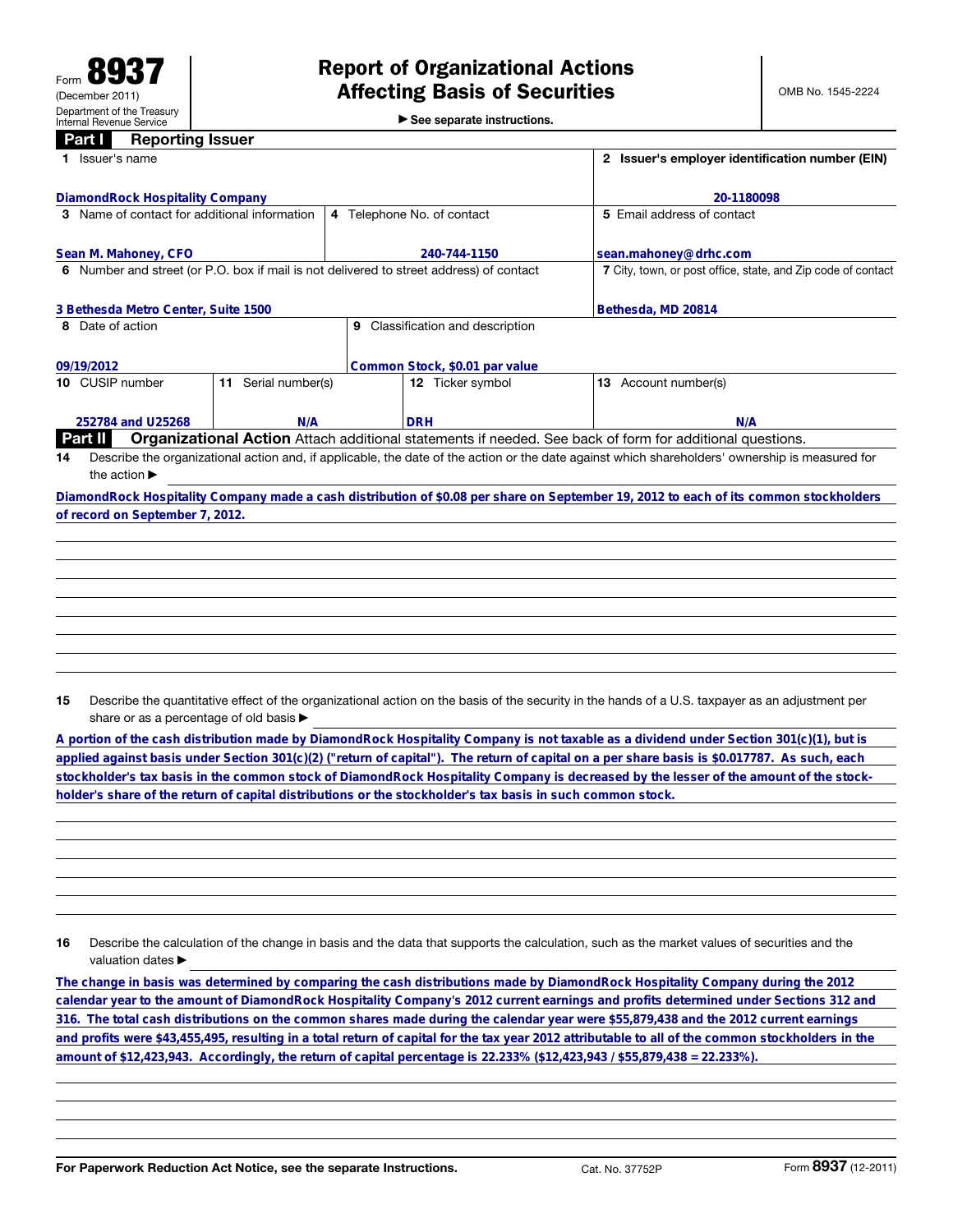# Part II Organizational Action (continued)

 $17$ List the applicable Internal Revenue Code section(s) and subsection(s) upon which the tax treatment is based  $\blacktriangleright$ Sections 301, 312 and 316.

Can any resulting loss be recognized? 18 No loss can be recognized as a result of the cash distributions to the common stockholders.

| Sign<br>Here    | Under penalties of perjury, I declare that I have examined this return, including accompanying schedules and statements, and to the best of my knowledge and<br>belief, it is true, correct, and complete. Declaration of preparer (other than officer) is based on all information of which preparer has any knowledge.<br>Signature $\blacktriangleright$ |                                                        |                            | 211/6<br>Date $\blacktriangleright$       |                            |  |  |
|-----------------|-------------------------------------------------------------------------------------------------------------------------------------------------------------------------------------------------------------------------------------------------------------------------------------------------------------------------------------------------------------|--------------------------------------------------------|----------------------------|-------------------------------------------|----------------------------|--|--|
|                 |                                                                                                                                                                                                                                                                                                                                                             | Print your name ► Sean M. Mahoney                      |                            | <b>CFO</b><br>Title $\blacktriangleright$ |                            |  |  |
| Paid            |                                                                                                                                                                                                                                                                                                                                                             | Print/Type preparer's name                             | Preparer's signature       | Date                                      | PTIN<br>$\top$ if<br>Check |  |  |
| Preparer        |                                                                                                                                                                                                                                                                                                                                                             | Scott A. Riddell                                       |                            | 02/06/2013                                | self-employed<br>P00642363 |  |  |
| <b>Use Only</b> |                                                                                                                                                                                                                                                                                                                                                             | Ernst & Young U.S. LLP<br>Firm's name                  | 34-6565596<br>Firm's EIN ▶ |                                           |                            |  |  |
|                 |                                                                                                                                                                                                                                                                                                                                                             | Firm's address ▶ 8484 Westpark Drive, McLean, VA 22102 |                            | (703) 747-1000<br>Phone no.               |                            |  |  |
|                 | Send Form 8937 (including accompanying statements) to: Department of the Treasury, Internal Revenue Service, Ogden, UT 84201-0054                                                                                                                                                                                                                           |                                                        |                            |                                           |                            |  |  |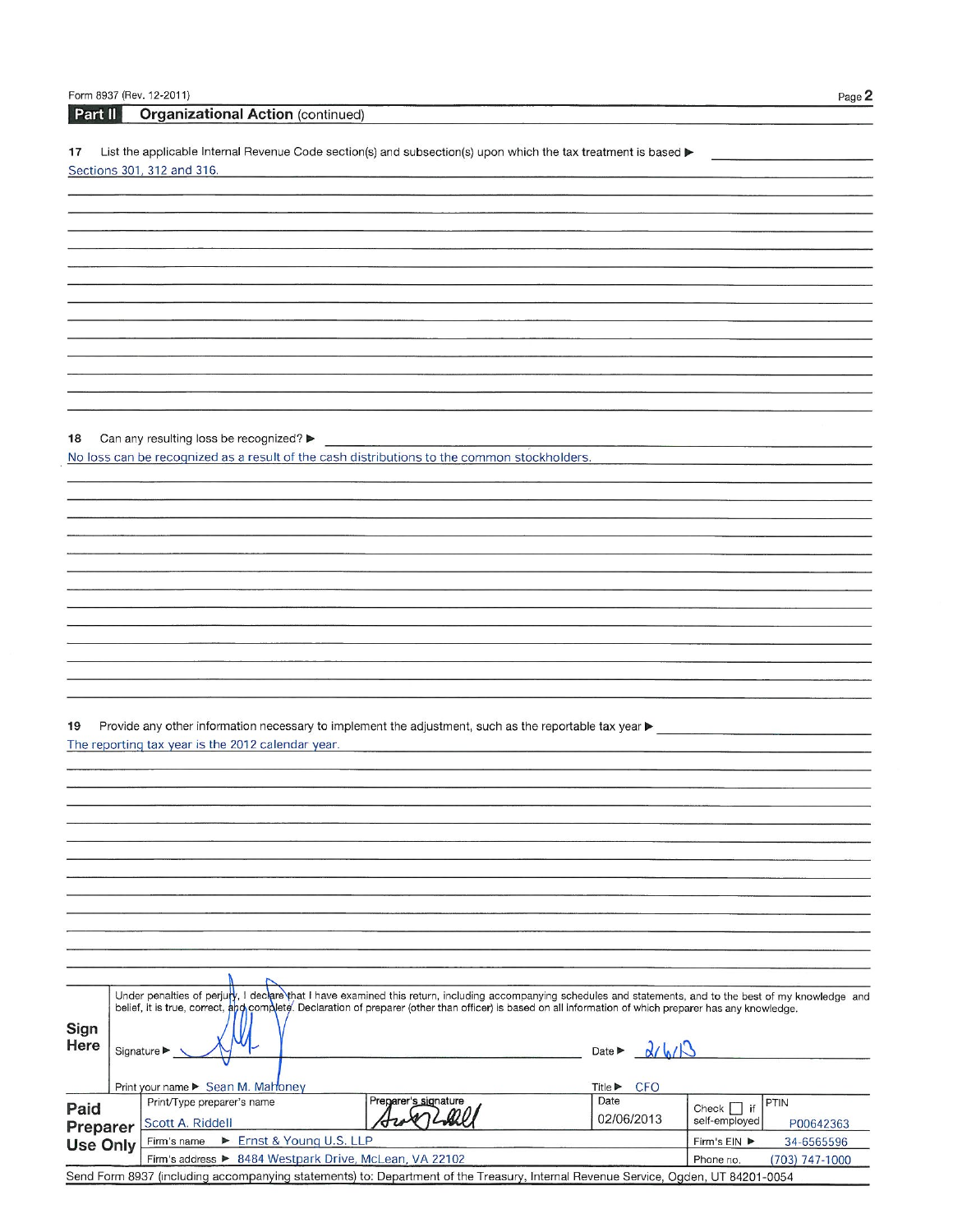| See separate instructions. |  |
|----------------------------|--|
|----------------------------|--|

| Issuer's name                                                                           | Issuer's employer identification number (EIN)<br>$\overline{2}$ |                                                                                                                                                 |
|-----------------------------------------------------------------------------------------|-----------------------------------------------------------------|-------------------------------------------------------------------------------------------------------------------------------------------------|
| DiamondRock Hospitality Company                                                         |                                                                 | 20-1180098                                                                                                                                      |
| 3 Name of contact for additional information                                            | 4 Telephone No. of contact                                      | 5 Email address of contact                                                                                                                      |
| Sean M. Mahoney, CFO                                                                    | 240-744-1150                                                    | sean.mahoney@drhc.com                                                                                                                           |
| 6 Number and street (or P.O. box if mail is not delivered to street address) of contact |                                                                 | 7 City, town, or post office, state, and Zip code of contact                                                                                    |
| 3 Bethesda Metro Center, Suite 1500                                                     |                                                                 | Bethesda, MD 20814                                                                                                                              |
| Date of action<br>8                                                                     | Classification and description<br>9                             |                                                                                                                                                 |
| 01/10/2012                                                                              | Common Stock, \$0.01 par value                                  |                                                                                                                                                 |
| Serial number(s)<br>10 CUSIP number<br>11                                               | 12 Ticker symbol                                                | Account number(s)<br>13                                                                                                                         |
| 252784 and U25268<br>N/A                                                                | <b>DRH</b>                                                      | N/A                                                                                                                                             |
| <b>Part II</b>                                                                          |                                                                 | <b>Organizational Action</b> Attach additional statements if needed. See back of form for additional questions.                                 |
| 14                                                                                      |                                                                 | Describe the organizational action and, if applicable, the date of the action or the date against which shareholders' ownership is measured for |
|                                                                                         |                                                                 |                                                                                                                                                 |
| the action $\blacktriangleright$                                                        |                                                                 |                                                                                                                                                 |
|                                                                                         |                                                                 | DiamondRock Hospitality Company made a cash distribution of \$0.08 per share on January 10, 2012 to each of its common stockholders of          |
| record on December 30, 2011.                                                            |                                                                 |                                                                                                                                                 |

**A portion of the cash distribution made by DiamondRock Hospitality Company is not taxable as a dividend under Section 301(c)(1), but is applied against basis under Section 301(c)(2) ("return of capital"). The return of capital on a per share basis is \$0.017787. As such, each stockholder's tax basis in the common stock of DiamondRock Hospitality Company is decreased by the lesser of the amount of the stockholder's share of the return of capital distributions or the stockholder's tax basis in such common stock.**

**16** Describe the calculation of the change in basis and the data that supports the calculation, such as the market values of securities and the valuation dates  $\blacktriangleright$